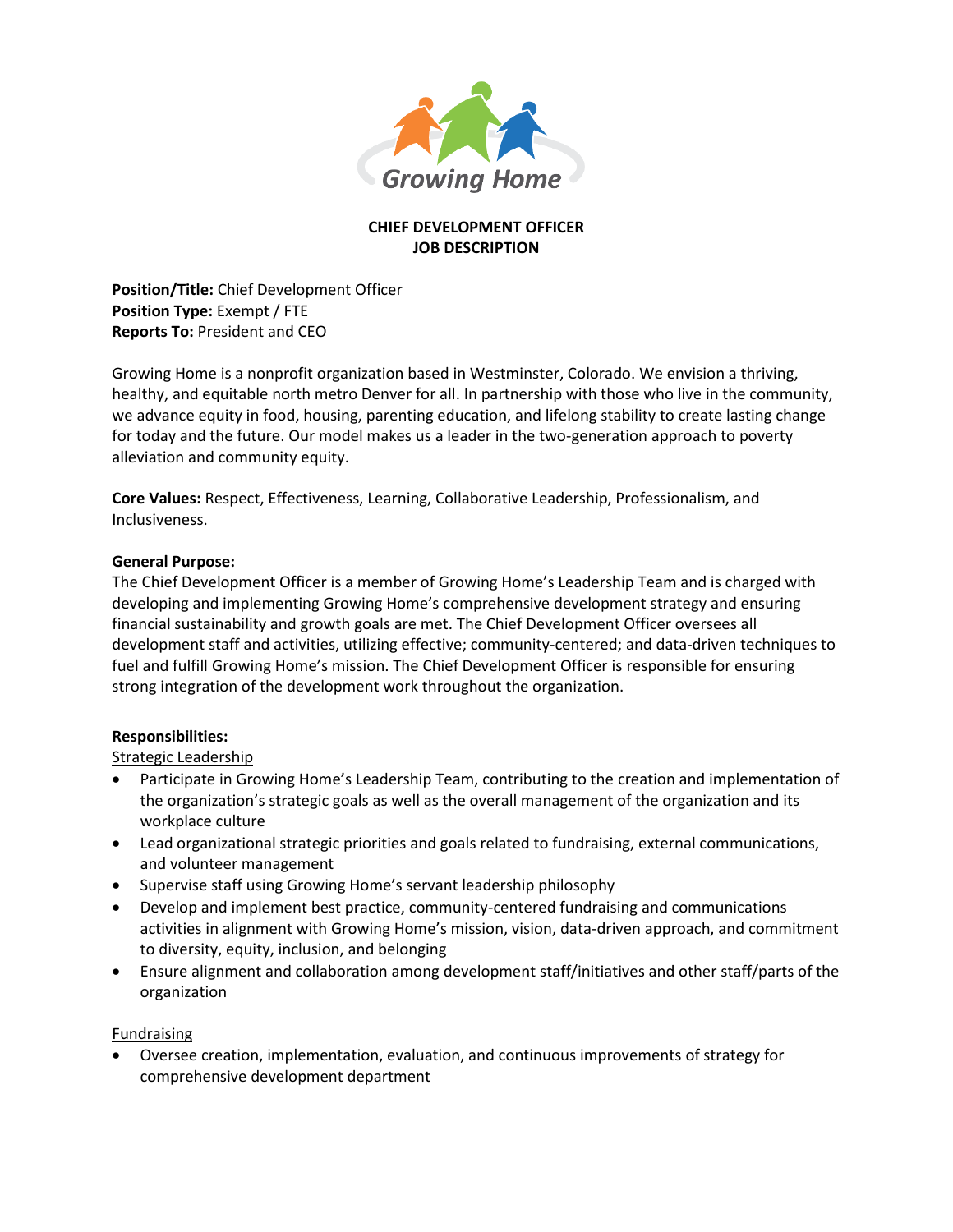- Create, manage, and evaluate Growing Home's annual revenue plan and timeline with an emphasis on growing and diversifying revenue for continued financial sustainability across all sources (individual, corporate, and community donors; foundation and government grants; in-kind)
- Design, implement, and evaluate fundraising events, drives, and campaigns
- Oversee volunteer program, ensuring it is meeting programmatic and fundraising goals
- Oversee maintenance and effective utilization of donor database, ensuring team captures all data; preparing reports and providing information regarding fundraising goals as requested and required
- Ensure external communications for supporters/fundraising are data-informed, ethical, strengthsbased, accessible, and in alignment with the organization's messaging platform
- Provide strategy and guidance to CEO in development initiatives, donor stewardship, and cultivation
- Prospect and network with new donors as well as steward and cultivate relationships with existing donors
- Mindfully weave a culture of philanthropy throughout Growing Home

### Development Team Leadership and Management

- Provide training and support to staff, Development Committee members, and the Board of Directors on their role in Growing Home's development strategy
- Create and manage development department budget in conjunction with the Chief Financial and Operating Officer
- Serve as staff liaison to Development Committee, co-planning and co-facilitating meetings with Committee Chair
- Collaborate with Chief Strategy and Impact Officer and other key staff to ensure integration in funding opportunities and program needs
- Work closely with the Chief Financial and Operating Officer to ensure alignment between fundraising and operational efforts

### **Job Qualifications:**

- Proven track record in nonprofit fundraising, with an understanding of and experience in community-centered fundraising preferred
- At least two years of supervisory, leadership, and management experience
- Strong written and oral communication (bilingual English/Spanish preferred)
- Experience in donor cultivation, grant and government contract management, volunteer management, and marketing/communications
- Strong relationship building skills
- Familiarity with Raiser's Edge NXT strongly preferred
- Creative problem solver and innovator
- Experience in recruiting, training, and managing high level volunteers such as fundraisers and committee members
- Ability to mobilize and activate in diverse communities, observing cultural humility, sensitivity, and openness to working alongside people from diverse backgrounds
- Intense passion for social justice and equity, with a deep understanding of systemic issues of power and oppression

### **Hours of Work & Location:**

• Hours of Work: This position is full-time. Work will generally be completed Monday-Friday, between 9am-5:30pm, with some evenings and weekends required